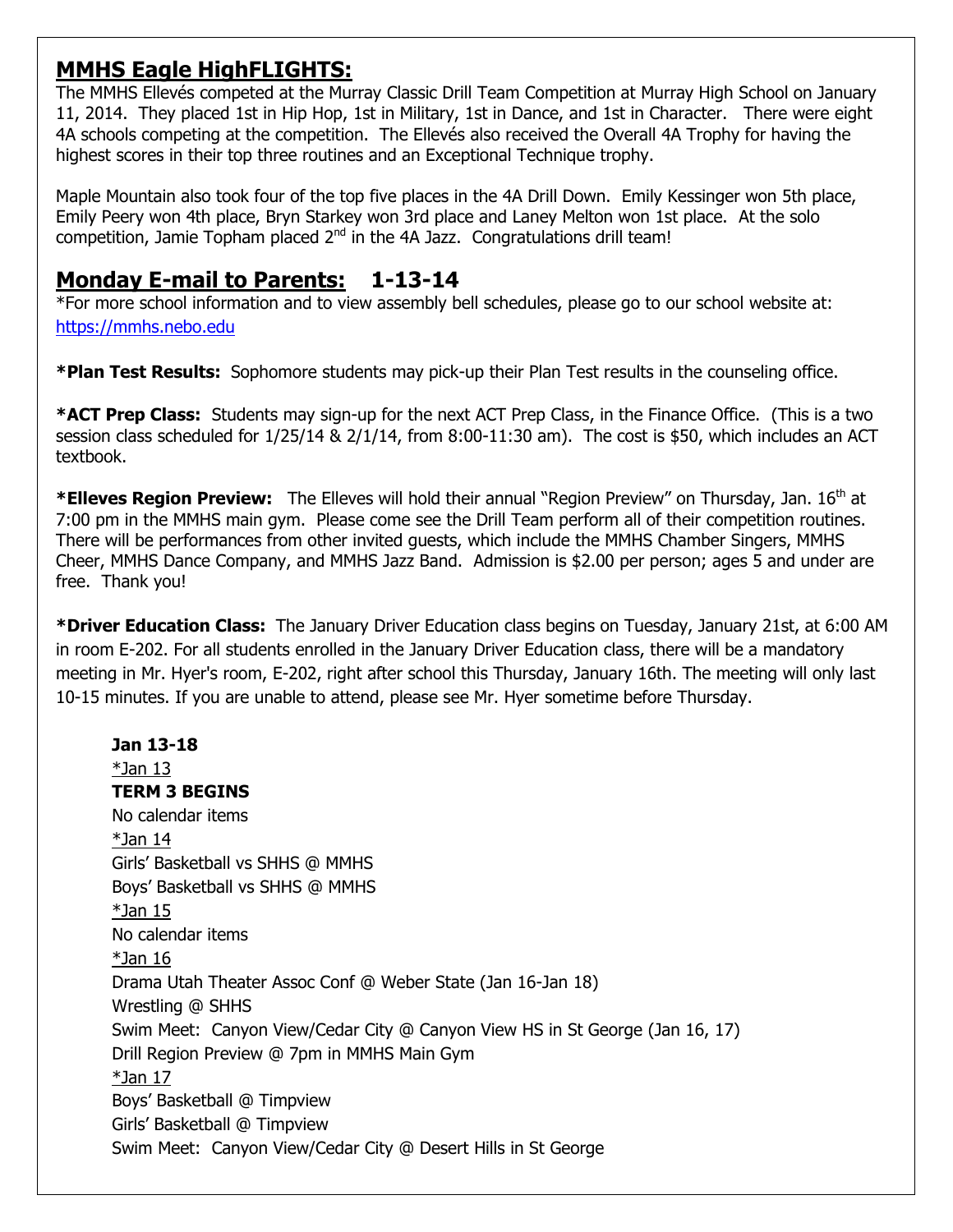Varsity Wrestling @ UVU (Jan 17 & 18) JV Wrestling @ Mountain View (Jan 17 & 18)

**Jan 20-24** \*Jan 20 **NO SCHOOL – Martin Luther King Day**  $*$ Jan 21 **Club Day – We will be on a Club Day bell schedule (listed below). (We will be taking Club group pictures during Club Time, so please try and not be late! Remember -- attendance is always taken during Club Time, so if you choose not to attend it will go against your attendance record.)** School Community Council Mtg @ 3pm in the Eagle's Nest Conf Room Girls' Basketball @ Wasatch Boys' Basketball @ Wasatch \*Jan 22 PTA Regional Reflections @ 7pm in MMHS auditorium Karaoke Night @ 7pm in MMHS cafeteria (This activity is subject to change!) \*Jan 23 Region Drill Competition @ Timpview  $*$ Jan 24 **Talent Assembly – We will be on a morning assembly bell schedule (listed below).** Debate @ UVU (Time TBA) – (Jan 24 & 25) Wrestling Great Basin Grapple @ Delta High School (Jan 24 & 25) Girls' Basketball vs SHS @ MMHS Boys' Basketball vs SHS @ MMHS Stomp Dance: 8:30-11pm in the MMHS cafeteria \*Jan 25 Debate @ UVU Wrestling Great Basin Grapple @ Delta High School Cheer Competition @ SHHS

**3 rd**

**4 th**

| <b>Club Block Bell Schedule</b> |            |            |  |
|---------------------------------|------------|------------|--|
| Tuesday, January 21, 2014       |            |            |  |
| 1 <sup>st</sup>                 | 7:55 am    | $9:07$ am  |  |
| <b>Club Time</b>                | 9:07 am    | $9:53$ am  |  |
| 2 <sup>nd</sup>                 | $9:59$ am  | $11:11$ am |  |
| Lunch                           | $11:11$ am | $11:49$ am |  |
| 3 <sup>rd</sup>                 | 11:55 am   | $1:07$ pm  |  |
| 4 <sup>th</sup>                 | $1:13$ pm  | $2:25$ pm  |  |

| Friday, January 24, 2014 |                    |            |
|--------------------------|--------------------|------------|
| 1 <sup>st</sup>          | $7:55$ am          | $9:02$ am  |
| <b>Assembly</b>          | $9:10$ am          | $10:05$ am |
| Lunch                    | $11:21$ am         | $11:59$ am |
| 2 <sup>nd</sup>          | $10:14 \text{ am}$ | $11:21$ am |

 **12:05 pm 1:12 pm**

 **1:18 pm 2:25 pm**

**Talent Assembly Bell Schedule**